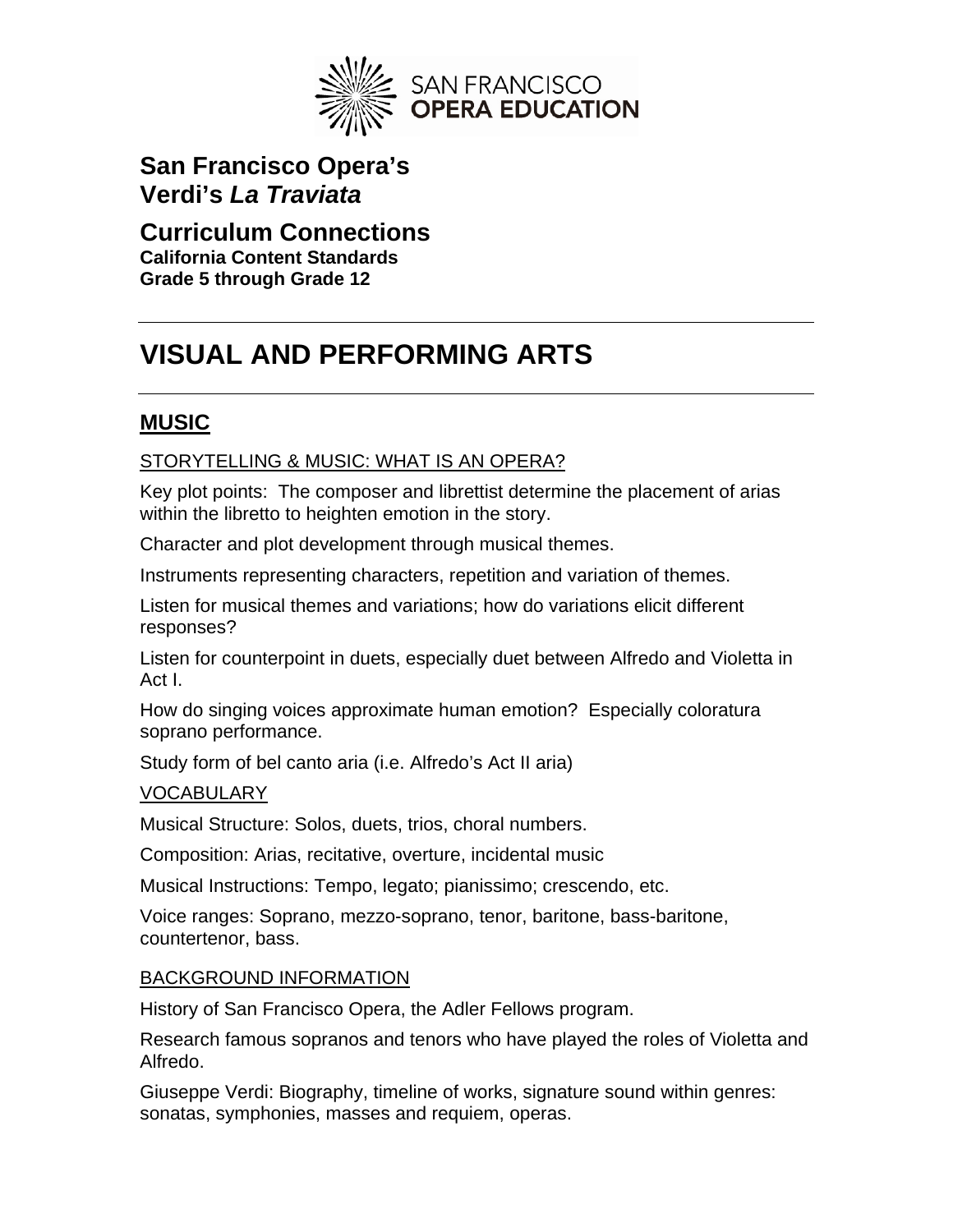#### **ACTIVITIES**

Listen to multiple recordings of *La Traviata* and study different interpretations.

Learn and memorize songs from *La Traviata*.

Create and perform songs for the characters/events of *La Traviata* using instruments and voices.

Compare structure of bel canto arias to structure of modern-day songs; examine for similar patterns.

Study score of *La Traviata:* [http://imslp.org/wiki/La\\_Traviata\\_\(Verdi,\\_Giuseppe\)](http://imslp.org/wiki/La_Traviata_(Verdi,_Giuseppe)

Explore the fallen woman persona through music. Research songs written in different time periods on this theme. Examples are songs by Coward, Porter, Ellington, et al. from the Jazz Age: *Lady is a Tramp, Love for Sale, Sophisticated Lady, Poor Little Rich Girl* and popular songs from later eras: Donna Summer's *Bad Girls,* Madonna's *Material Girl*, Lady Gaga's *The Fame.*

### **VISUAL ARTS**

How are line, color, shape, and texture used in costumes and sets of *La Traviata?*

#### **COLOR**

Symbolism of color; color associated with particular characters. Symmetry/contrast in character pairings. Examine contrast of light and dark; use of lighting.

#### SHAPE

The use of shape in character design. Positive & Negative Space—the stage is a frame.

#### **TEXTURE**

Texture: Material use in sets and costumes. Visual Texture: Pattern and repetition in sets and costumes.

#### SPACE

Set design: From 2D plans to 3D construction.

#### **ACTIVITIES**

Free-association drawing to music. Use figure drawings by Degas, posters by Toulouse-Lautrec as inspiration.

Study portraiture, both photographic and painted/drawn. How do portraits communicate the character of the sitter? Create self-portraits and portraits of *La Traviata* characters. Make decisions about how person will be portrayed.

Look at works of art from mid-19<sup>th</sup> century Paris, especially those depicting demimonde. Examine pictures of courtesans and actresses. Look for particular symbolism, colors, ways they are depicted.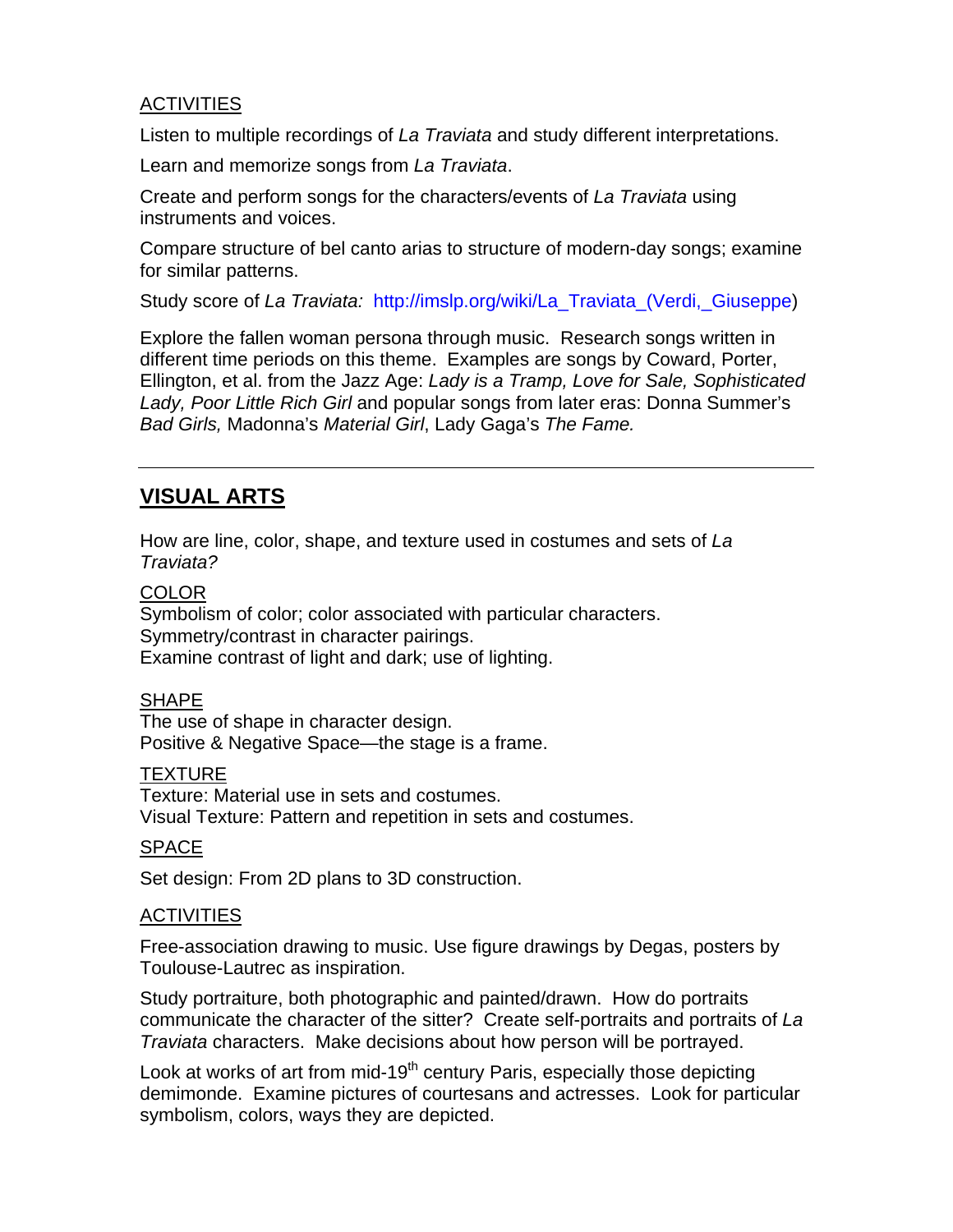Study the development of photography, how does photography affect painting (point of view, atmosphere). Take portraits in style of photographers Félix Nadar, Weegee, Gordon Parks, Diane Arbus, Richard Avedon, Annie Leibowitz.

Study photos from *The Material World* by Peter Menzel: what kind of possessions define people? What kinds of things are people willing to do to acquire possessions?

Create celebrity collages or illustrations (inspired by Warhol) of characters in *La Traviata*. Express character traits through symbolism, fashion.

If studying the tradition of Day of the Dead, create an altar for Violetta.

#### Production Design

Listen to the music and read the libretto prior to viewing the opera. Choose design elements based on the music and text.

Design paper dolls of characters. Dress them for different eras.

Create illustrations and storyboards outlining the plot of *La Traviata.* 

Design a production: dioramas, scale models, backdrops, props, costumes.

Design character make-up, costume, sets and props for classroom operas.

### RELATED WORKS OF ART

Opera & Visual Art: Study the work of visual artists who have designed performing arts productions: Gerald Scarfe, David Hockney, Julie Taymor, Marc Chagall, Maurice Sendak, Oskar Kokoschka, Pablo Picasso, Henri Matisse, William Kentridge, Gianni Versace, Bill Viola.

# **THEATRE**

Explore culture of celebrity, stardom.

#### STAGING

Stage vocabulary: Upstage, downstage, levels, blocking.

Theater Exercises: Tableaux, pantomime, improvisation, vocal projection.

Stage etiquette & audience behavior.

Opera Production Team: Director, stage manager, choreographer, designer, diction coach, choreographer, lighting, supernumeraries, etc.

In-House Personnel: Marketing, accounting, ticket takers, ushers etc.

Research source material of *La Traviata:* play by Alexandre Dumas *fils*.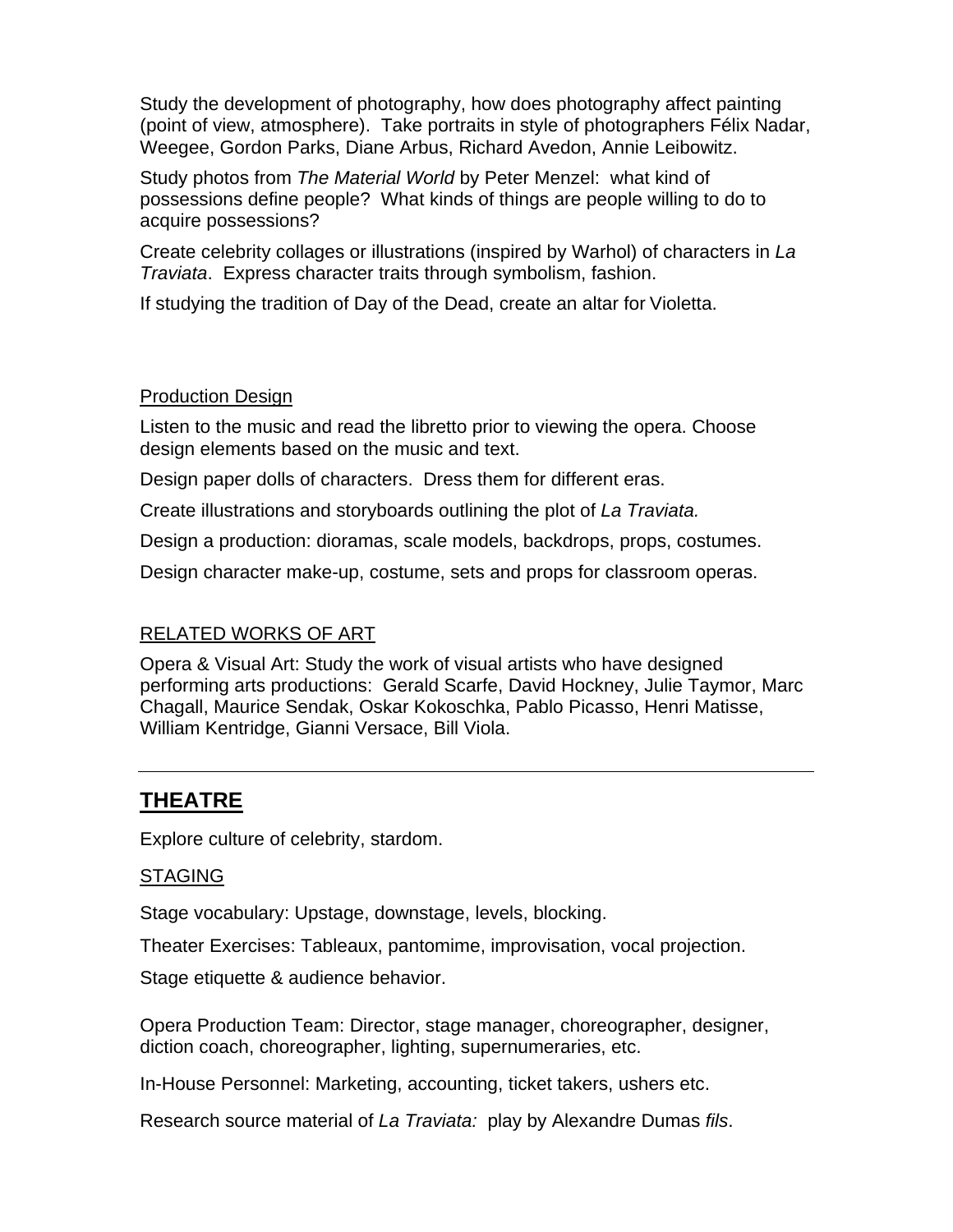Research famous actresses who have played Camille/Violetta role.

#### **ACTIVITIES**

Create tableaux of scenes in *La Traviata.*

## **DANCE**

Dance and Creative Movement in Stage-Blocking. Ex: Party scene in Act I, dance scene in Act III.

Fight Choreography. Ex. Fight in Act III.

#### **ACTIVITIES**

Character Dances: Mirror dancing–partners and symmetry.

Create dances/movement based on character's emotion; use vocabulary to describe movement.

Interpret emotions through dance. Ex. Joy, fear, sadness.

Interpreting the instruments through dance– improv to music.

Create a dance for scenes that need it. Ex. Act I and Act II party scenes.

Choose a dance style that best represents each character.

Study dances based on *La Dame aux Camélias*: Frederick Ashton's *Marguerite and Armand*; John Neumeier's *La Dame aux Camélias* set to Chopin.

Explore social dancing and dance etiquette of  $19<sup>th</sup>$  century France and of Jazz Age (Charleston, Foxtrot, shimmy, rag).

### **MEDIA ARTS**

Research how innovations in technology have influenced the development of Opera: Acoustics and Lighting, Audio Recording, Film and Video, the development of Supertitles, Internet.

Learn about technology currently used by SF Opera: technology used in staging, SFO's Media Suite, podcasts, cinemacasts, simulcasts, opera vision, etc.

Learn about experiments in future technology use involving opera, such as the development of Personal Opera @ MIT Media Lab, *Death and the Powers.* 

Use television, films, web content to teach media literacy.

Opera & Popular Culture: Cartoons (Bugs Bunny in *What's Opera, Doc?, The Wabbit of Seville*); Television (*Sesame Street*); Movies (*Pretty Woman*);